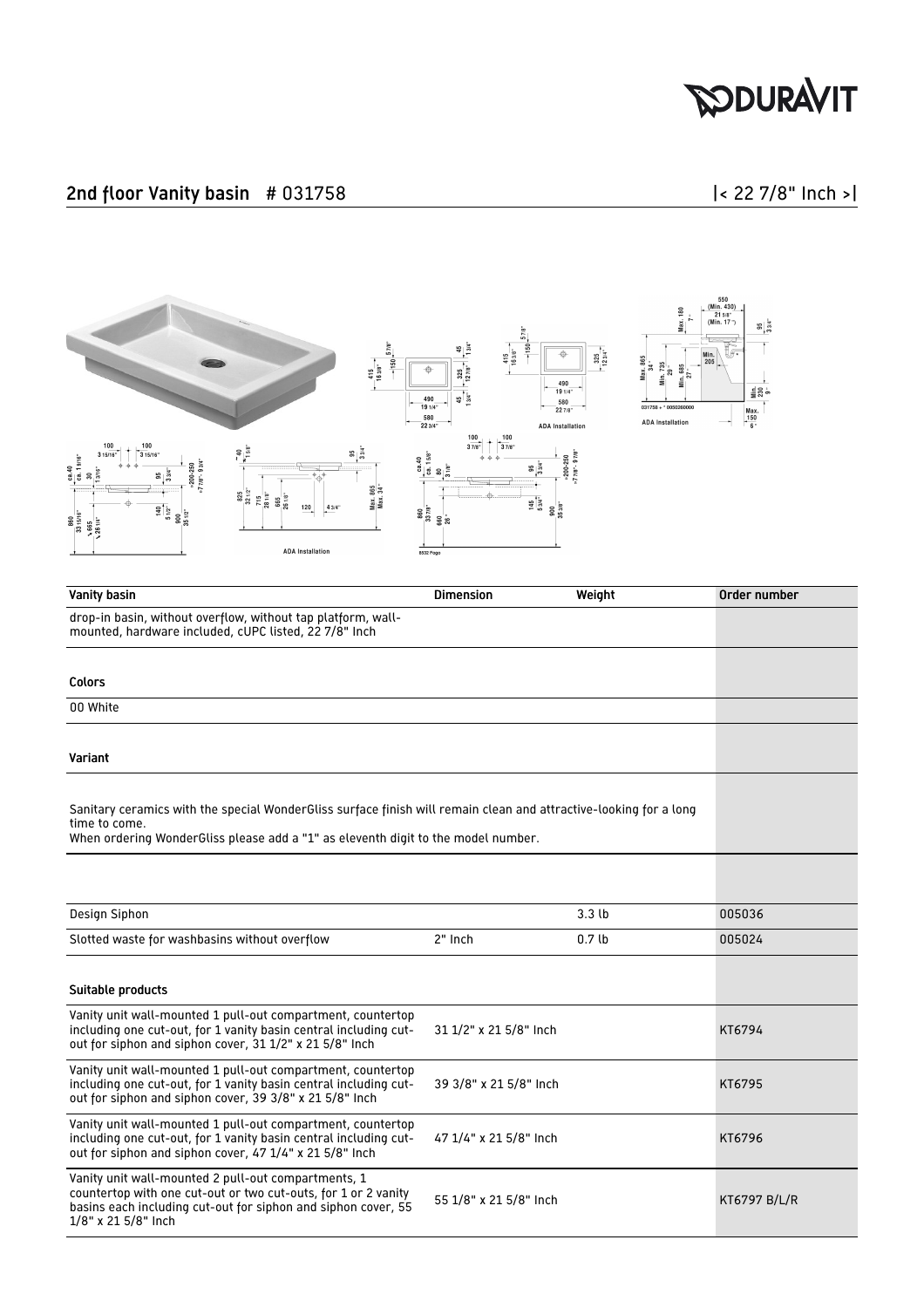## **SODURAVIT**

### 2nd floor Vanity basin # 031758 |< 22 7/8" Inch >|

| Vanity unit wall-mounted 2 drawers, upper drawer including<br>cut-out for siphon and siphon cover, countertop including one<br>cut-out, for 1 vanity basin central, 31 1/2" x 21 5/8" Inch                            | 31 1/2" x 21 5/8" Inch | KT6754       |
|-----------------------------------------------------------------------------------------------------------------------------------------------------------------------------------------------------------------------|------------------------|--------------|
| Vanity unit wall-mounted 2 drawers, upper drawer including<br>cut-out for siphon and siphon cover, countertop including one<br>cut-out, for 1 vanity basin central, 39 3/8" x 21 5/8" Inch                            | 39 3/8" x 21 5/8" Inch | KT6755       |
| Vanity unit wall-mounted 2 drawers, upper drawer including<br>cut-out for siphon and siphon cover, countertop including one<br>cut-out, for 1 vanity basin central, 47 1/4" x 21 5/8" Inch                            | 47 1/4" x 21 5/8" Inch | KT6756       |
| Vanity unit wall-mounted 4 drawers, 1 countertop with one cut-<br>out or two cut-outs, drawer beneath basin including cut-out for<br>siphon and siphon cover, for 1 or 2 vanity basin(s), 55 1/8" x 21<br>$5/8"$ Inch | 55 1/8" x 21 5/8" Inch | KT6757 B/L/R |
| Vanity unit wall-mounted 1 pull-out compartment, 1 countertop<br>including one central cut-out, 32 7/8" x 22 1/4" Inch                                                                                                | 32 7/8" x 22 1/4" Inch | S19526       |
| Vanity unit wall-mounted 1 pull-out compartment, countertop<br>including one cut-out, 48 5/8" x 22 1/4" Inch                                                                                                          | 48 5/8" x 22 1/4" Inch | S19528 L/M/R |
| Vanity unit wall-mounted 2 pull-out compartments, 1<br>countertop with one cut-out or two cut-outs, 56 1/2" x 22 1/4"<br>Inch                                                                                         | 56 1/2" x 22 1/4" Inch | S19529 B/L/R |
| Vanity unit for console 1 pull-out compartment, compartment<br>consists of glass dividers and 2 boxes (small/large), 31 1/2" x<br>18 7/8" Inch                                                                        | 31 1/2" x 18 7/8" Inch | XL6501       |
| Vanity unit for console 1 pull-out compartment, compartment<br>consists of glass dividers and 2 boxes (small/large), 39 3/8" x<br>18 7/8" Inch                                                                        | 39 3/8" x 18 7/8" Inch | XL6502       |
| Vanity unit for console 2 drawers, upper drawer including cut-<br>out for siphon and siphon cover, 31 1/2" x 18 7/8" Inch                                                                                             | 31 1/2" x 18 7/8" Inch | XL6511       |
| Vanity unit for console 2 drawers, upper drawer including cut-<br>out for siphon and siphon cover, 39 3/8" x 18 7/8" Inch                                                                                             | 39 3/8" x 18 7/8" Inch | XL6512       |
| Vanity unit for console 1 pull-out compartment, compartment<br>consists of glass dividers and 2 boxes (small/large), 31 1/2" x 21 31 1/2" x 21 1/2" Inch<br>$1/2$ " Inch                                              |                        | XL6713       |
| Vanity unit for console 1 pull-out compartment, compartment<br>consists of glass dividers and 2 boxes (small/large), 39 3/8" x<br>21 1/2" Inch                                                                        | 39 3/8" x 21 1/2" Inch | XL6715       |
| Vanity unit for console 2 drawers, upper drawer including cut-<br>out for siphon and siphon cover, 23 5/8" x 21 1/2" Inch                                                                                             | 23 5/8" x 21 1/2" Inch | XL6717       |
| Vanity unit for console 2 drawers, upper drawer including cut-<br>out for siphon and siphon cover, 31 1/2" x 21 1/2" Inch                                                                                             | 31 1/2" x 21 1/2" Inch | XL6714       |
| Vanity unit for console 2 drawers, upper drawer including cut-<br>out for siphon and siphon cover, 39 3/8" x 21 1/2" Inch                                                                                             | 39 3/8" x 21 1/2" Inch | XL6716       |
| Vanity unit for console 2 drawers, upper drawer including cut-<br>out for siphon and siphon cover, 31 1/2" x 18 7/8" Inch                                                                                             | 31 1/2" x 18 7/8" Inch | H26311       |
| Vanity unit for console 2 drawers, upper drawer including cut-<br>out for siphon and siphon cover, 39 3/8" x 18 7/8" Inch                                                                                             | 39 3/8" x 18 7/8" Inch | H26312       |
| Vanity unit for console 2 drawers, upper drawer including cut-<br>out for siphon and siphon cover, 31 1/2" x 21 5/8" Inch                                                                                             | 31 1/2" x 21 5/8" Inch | H26301       |
| Vanity unit for console 2 drawers, upper drawer including cut-<br>out for siphon and siphon cover, 39 3/8" x 21 5/8" Inch                                                                                             | 39 3/8" x 21 5/8" Inch | H26302       |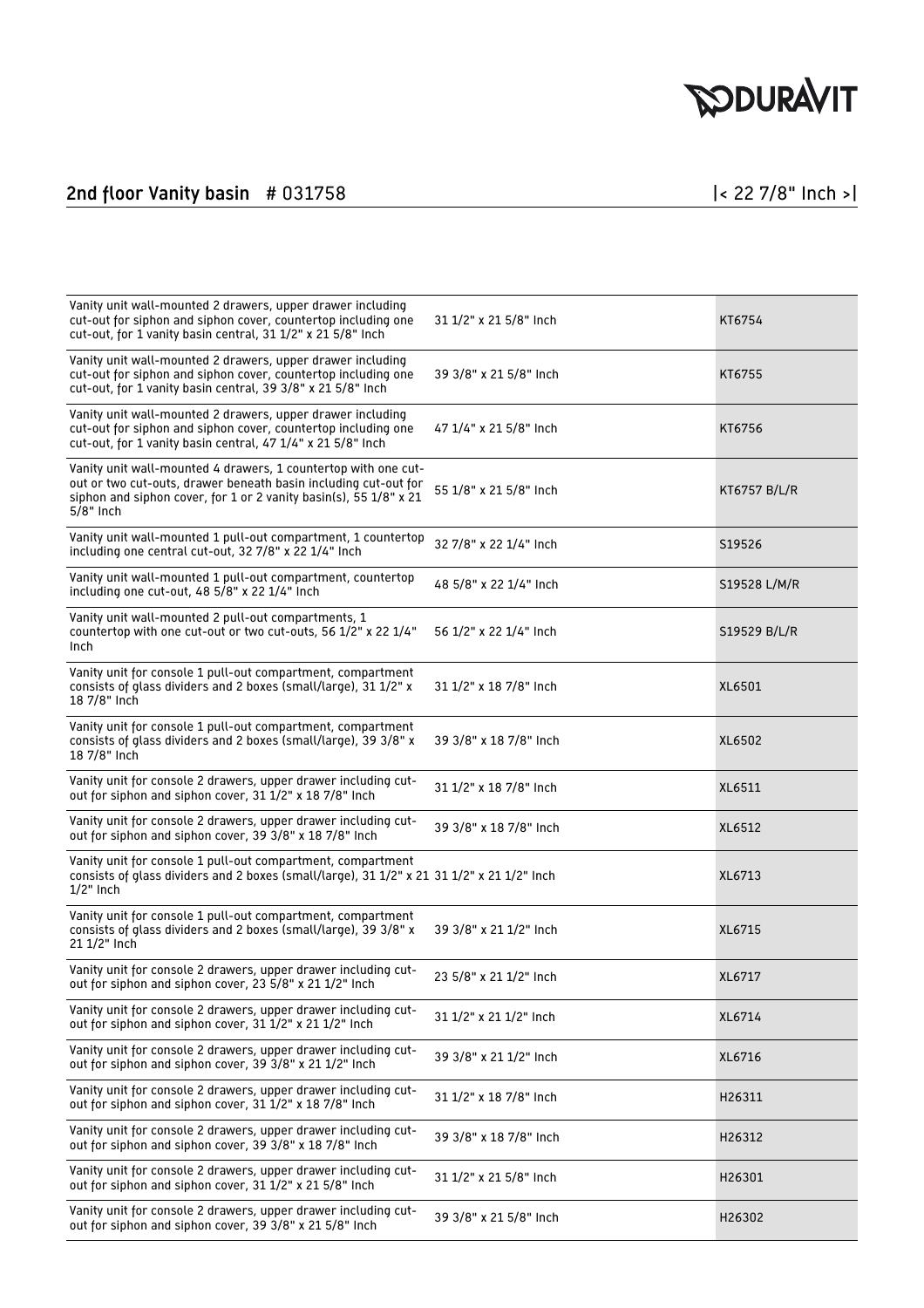# **SODURAVIT**

### 2nd floor Vanity basin # 031758 |< 22 7/8" Inch >|

| Vanity unit for console 1 opened compartment including towel<br>rail, 23 5/8" x 20 1/2" Inch                                                                                                                           | 23 5/8" x 20 1/2" Inch | <b>VE6540</b> |
|------------------------------------------------------------------------------------------------------------------------------------------------------------------------------------------------------------------------|------------------------|---------------|
| Vanity unit for console 1 opened compartment including towel<br>rail, 31 1/2" x 20 1/2" Inch                                                                                                                           | 31 1/2" x 20 1/2" Inch | <b>VE6541</b> |
| Vanity unit for console 1 opened compartment including towel<br>rail, 39 3/8" x 20 1/2" Inch                                                                                                                           | 39 3/8" x 20 1/2" Inch | VE6542        |
| Vanity unit for console 1 pull-out compartment, pull-out<br>compartment including cut-out for siphon and siphon cover, 23 23 5/8" x 20 1/2" Inch<br>5/8" x 20 1/2" Inch                                                |                        | <b>VE6550</b> |
| Vanity unit for console 1 pull-out compartment, pull-out<br>compartment including cut-out for siphon and siphon cover, 31 31 1/2" x 20 1/2" Inch<br>1/2" x 20 1/2" Inch                                                |                        | <b>VE6551</b> |
| Vanity unit for console 1 pull-out compartment, pull-out<br>compartment including cut-out for siphon and siphon cover, 39 39 3/8" x 20 1/2" Inch<br>3/8" x 20 1/2" Inch                                                |                        | <b>VE6552</b> |
| Vanity unit for console 1 pull-out compartment, 32 1/4" x 18<br>$3/4"$ Inch                                                                                                                                            | 32 1/4" x 18 3/4" Inch | LC6812        |
| Vanity unit for console 1 pull-out compartment, 40 1/8" x 18<br>$3/4"$ Inch                                                                                                                                            | 40 1/8" x 18 3/4" Inch | LC6813        |
| Vanity unit for console with 2 drawers, upper drawer including<br>cut-out for siphon and siphon cover, 32 1/4" x 18 3/4" Inch                                                                                          | 32 1/4" x 18 3/4" Inch | LC6822        |
| Vanity unit for console with 2 drawers, upper drawer including<br>cut-out for siphon and siphon cover, 40 1/8" x 18 3/4" Inch                                                                                          | 40 1/8" x 18 3/4" Inch | LC6823        |
| Vanity unit for console 1 pull-out compartment, 32 1/4" x 21<br>$1/2$ " Inch                                                                                                                                           | 32 1/4" x 21 1/2" Inch | LC6828        |
| Vanity unit for console 1 pull-out compartment, 40 1/8" x 21<br>$1/2$ " Inch                                                                                                                                           | 40 1/8" x 21 1/2" Inch | LC6829        |
| Vanity unit for console with 2 drawers, upper drawer including<br>cut-out for siphon and siphon cover, 32 1/4" x 21 1/2" Inch                                                                                          | 32 1/4" x 21 1/2" Inch | LC6838        |
| Vanity unit for console with 2 drawers, upper drawer including<br>cut-out for siphon and siphon cover, 40 1/8" x 21 1/2" Inch                                                                                          | 40 1/8" x 21 1/2" Inch | LC6839        |
| Console for above-counter basin and vanity basin 1 console with<br>one cut-out, Width min. see ordering information, Width max.<br>78 3/4", price per section of 3 7/8", basic price until 31 1/2", 21<br>5/8" Inch    | 21 5/8" Inch           | LC096C        |
| Console for above-counter basin and vanity basin 1 console with<br>one cut-out, Width min. see ordering information, Width max.<br>78 3/4", price per section of 3 7/8", basic price until 31 1/2", 18<br>$7/8"$ Inch  | 18 7/8" Inch           | LC094C        |
| Console for above-counter basin and vanity basin 1 console with<br>two cut-outs, Width min. see ordering information, Width max.<br>78 3/4", price per section of 3 7/8", basic price until 31 1/2", 21<br>$5/8"$ Inch | 21 5/8" Inch           | <b>LC097C</b> |
| Console for above-counter basin and vanity basin 1 console with<br>two cut-outs, Width min. see ordering information, Width max.<br>78 3/4", price per section of 3 7/8", basic price until 31 1/2", 18<br>7/8" Inch   | 18 7/8" Inch           | <b>LC095C</b> |
|                                                                                                                                                                                                                        |                        |               |